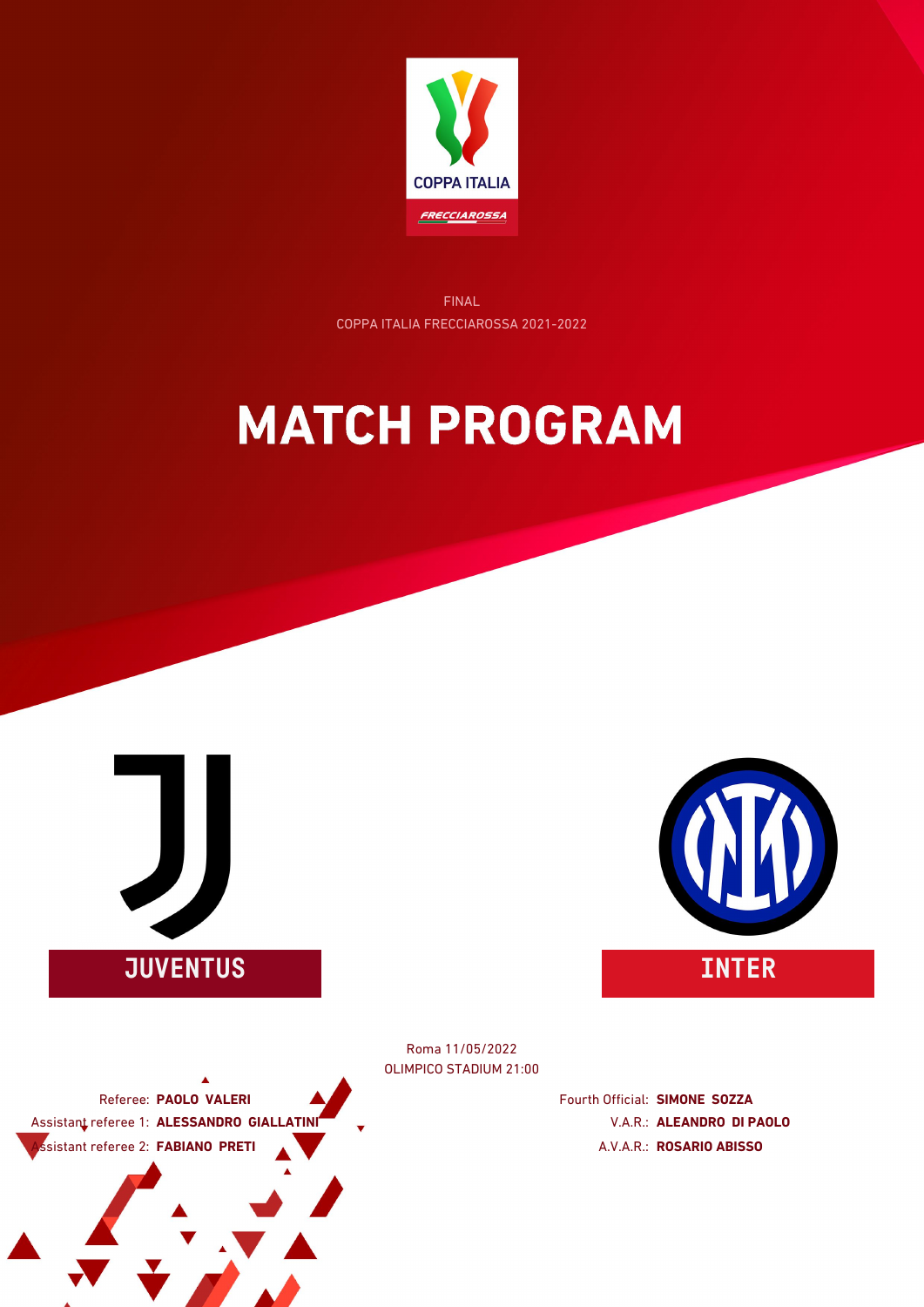

#### Roma 11/05/2022 OLIMPICO STADIUM - 21:00



### **SQUADS**

|              | <b>JUVENTUS</b>              | CAPS A                      | <b>GOALS A</b>  | GOALS 2021-22  | CAPS 2021-22   | MINS. 2021-22  |
|--------------|------------------------------|-----------------------------|-----------------|----------------|----------------|----------------|
|              | <b>GOALKEEPERS</b>           |                             |                 |                |                |                |
|              | 1 WOJCIECH SZCZESNY          | 209                         | 195             | 29             | 33             | 3182           |
|              | 23 CARLO PINSOGLIO           | 4                           | 4               | $\bf{0}$       | $\pmb{0}$      | $\pmb{0}$      |
|              | 35 FRANCO ISRAEL             | $\mathbf{0}$                | $\mathbf 0$     | 0              | 0              | $\bf{0}$       |
|              | <b>36 MATTIA PERIN</b>       | 242                         | 341             | 6              | $\overline{7}$ | 678            |
|              | 42 ZSOMBOR SENKO             | $\pmb{0}$                   | $\pmb{0}$       | 0              | 0              | $\pmb{0}$      |
|              | <b>53 MARCO RAINA</b>        | $\bf{0}$                    | $\mathbf{0}$    | $\bf{0}$       | 0              | $\pmb{0}$      |
|              | <b>DEFENDERS</b>             |                             |                 |                |                |                |
|              | 2 MATTIA DE SCIGLIO          | 174                         | $\overline{2}$  | $\mathbf{1}$   | 24             | 1594           |
|              | 3 GIORGIO CHIELLINI          | 428                         | 27              | $\pmb{0}$      | 21             | 1435           |
|              | 4 MATTHIJS DE LIGT           | 85                          | 8               | 3              | 32             | 2976           |
| 6            | <b>DANILO</b>                | 78                          | 4               | $\overline{2}$ | 25             | 2288           |
|              | 11 JUAN CUADRADO             | 330                         | 42              | 5              | 36             | 2796           |
| $12-$        | <b>ALEX SANDRO</b>           | 187                         | 13              | $\pmb{0}$      | 29             | 2020           |
| 17           | <b>LUCA PELLEGRINI</b>       | 68                          | $\pmb{0}$       | 0              | 18             | 1232           |
| 19           | <b>LEONARDO BONUCCI</b>      | 413                         | 29              | 5              | 24             | 2160           |
| 24           | <b>DANIELE RUGANI</b>        | 144                         | 10              | 1              | 12             | 990            |
| 45           | KONI DE WINTER               | $\mathbf{0}$                | $\mathbf{0}$    | $\mathbf{0}$   | $\mathbf 0$    | $\bf{0}$       |
|              | <b>54 DIEGO STRAMACCIONI</b> | 0                           | 0               | 0              | 0              | 0              |
|              | <b>MIDFIELDERS</b>           |                             |                 |                |                |                |
|              | 5 ARTHUR                     | 42                          | $\mathbf{1}$    | $\pmb{0}$      | 23             | 1270           |
|              | <b>8 AARON RAMSEY</b>        | 49                          | $5\phantom{.0}$ | $\pmb{0}$      | 3              | 109            |
|              | <b>14 WESTON MCKENNIE</b>    | 54                          | 8               | 3              | 21             | 1547           |
| 20           | <b>FEDERICO BERNARDESCHI</b> | 204                         | 22              | $\overline{2}$ | 27             | 1505           |
|              | 22 FEDERICO CHIESA           | 181                         | 36              | $\overline{2}$ | 14             | 916            |
| 25           | <b>ADRIEN RABIOT</b>         | 93                          | 5 <sup>5</sup>  | $\pmb{0}$      | 35             | 2638           |
| 27           | <b>MANUEL LOCATELLI</b>      | 173                         | 11              | 3              | 32             | 2374           |
|              | 28 DENIS ZAKARIA             | 9                           | $\mathbf{1}$    | $\mathbf{1}$   | 11             | 814            |
|              | <b>30 RODRIGO BENTANCUR</b>  | 133                         | $\overline{2}$  | $\mathbf 0$    | 20             | 1248           |
| 38           | <b>MARLEY AKE'</b>           | $\overline{2}$              | $\mathbf{0}$    | $\bf{0}$       | 4              | 90             |
| 44           | <b>DEJAN KULUSEVSKI</b>      | 94                          | 15              | $\mathbf{1}$   | 21             | 930            |
| 46           | <b>MATIAS SOULE'</b>         | $\overline{2}$              | $\mathbf{0}$    | $\pmb{0}$      | $\overline{2}$ | $7\phantom{.}$ |
|              | <b>47 FABIO MIRETTI</b>      | 4                           | $\pmb{0}$       | 0              | 4              | 168            |
|              | <b>FORWARDS</b>              |                             |                 |                |                |                |
|              | 7 DUSAN VLAHOVIC             | 111                         | 50              | 24             | 38             | 3392           |
|              | 9 ALVARO MORATA              | 129                         | 34              | 9              | 38             | 2588           |
|              | 10 PAULO DYBALA              | 269                         | 98              | 12             | 30             | 2171           |
|              | 18 MOISE KEAN                | 65                          | $16$            | $\overline{5}$ | 32             | 1164           |
| 21           | KAIO JORGE                   | 9                           | $\mathbf 0$     | $\mathbf 0$    | 11             | 173            |
| <b>STAFF</b> |                              |                             |                 |                |                |                |
| <b>Coach</b> |                              | <b>MASSIMILIANO ALLEGRI</b> |                 |                |                |                |

One yellow card from a suspension \* Current season includes Serie A TIM and Coppa Italia matches (Last-16) Suspension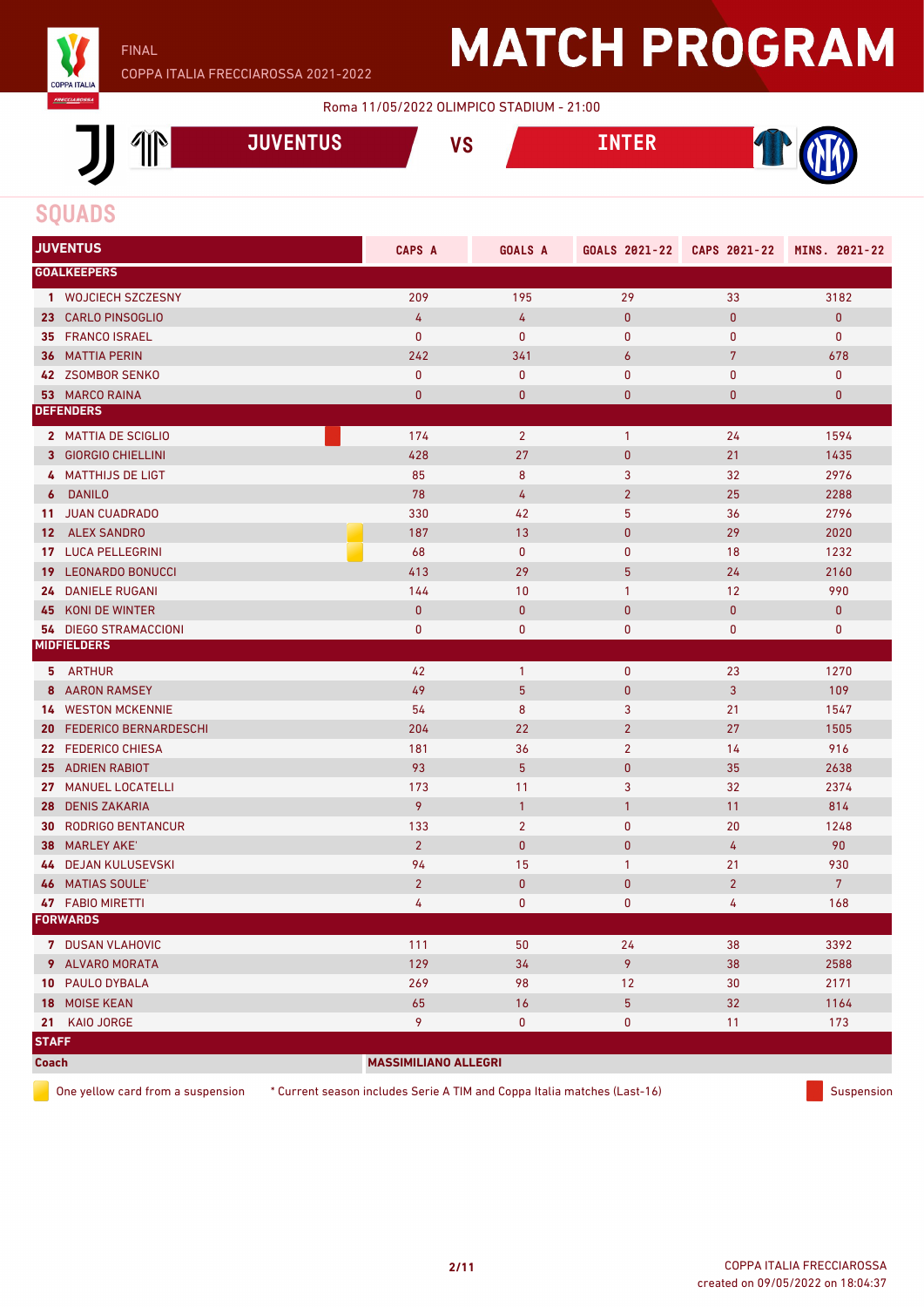

### Roma 11/05/2022 OLIMPICO STADIUM - 21:00

|              |                                        |                 |                       | <b>NUTREAD TO A POINT OF A PROPERTY OF A PROPERTY OF A PROPERTY OF A PROPERTY OF A PROPERTY OF A PROPERTY OF A PROPERTY</b> |                |                |               |
|--------------|----------------------------------------|-----------------|-----------------------|-----------------------------------------------------------------------------------------------------------------------------|----------------|----------------|---------------|
|              | ĬN                                     | <b>JUVENTUS</b> | <b>VS</b>             |                                                                                                                             | <b>INTER</b>   |                |               |
| <b>INTER</b> |                                        |                 | CAPS A                | <b>GOALS A</b>                                                                                                              | GOALS 2021-22  | CAPS 2021-22   | MINS. 2021-22 |
|              | <b>GOALKEEPERS</b>                     |                 |                       |                                                                                                                             |                |                |               |
|              | 1 SAMIR HANDANOVIC                     |                 | 550                   | 599                                                                                                                         | 29             | 38             | 3642          |
|              | 21 ALEX CORDAZ                         |                 | 110                   | 211                                                                                                                         | $\mathbf{0}$   | $\mathbf{0}$   | $\mathbf{0}$  |
|              | <b>40 WILLIAM ROVIDA</b>               |                 | $\mathbf{0}$          | $\mathbf{0}$                                                                                                                | $\mathbf{0}$   | $\mathbf 0$    | $\mathbf 0$   |
|              | 97 IONUT RADU                          |                 | 54                    | 84                                                                                                                          | 4              | $\overline{2}$ | 228           |
|              | <b>DEFENDERS</b>                       |                 |                       |                                                                                                                             |                |                |               |
|              | <b>6 STEFAN DE VRIJ</b>                |                 | 217                   | 15                                                                                                                          | 0              | 31             | 2639          |
|              | 11 ALEKSANDAR KOLAROV                  |                 | 192                   | 23                                                                                                                          | 0              | 3              | 44            |
|              | <b>13 ANDREA RANOCCHIA</b>             |                 | 216                   | 13                                                                                                                          | $\mathbf{1}$   | 6              | 470           |
|              | <b>18 ROBIN GOSENS</b>                 |                 | 127                   | 25                                                                                                                          | $\overline{2}$ | 14             | 664           |
|              | 32 FEDERICO DIMARCO                    |                 | 108                   | 8                                                                                                                           | $\overline{2}$ | 32             | 1640          |
|              | 33 DANILO D'AMBROSIO                   |                 | 252                   | 21                                                                                                                          | $\mathbf{1}$   | 22             | 1307          |
|              | <b>36 MATTEO DARMIAN</b>               |                 | 201                   | $\overline{7}$                                                                                                              | $\mathbf{1}$   | 28             | 1828          |
|              | <b>37 MILAN SKRINIAR</b>               |                 | 208                   | 10                                                                                                                          | 3              | 36             | 3462          |
|              | <b>42 CESARE CASADEI</b>               |                 | $\mathbf{0}$          | $\mathbf{0}$                                                                                                                | $\mathbf{0}$   | $\mathbf 0$    | $\mathbf 0$   |
|              | <b>43 FABIO CORTINOVIS</b>             |                 | $\mathbf{0}$          | $\mathbf{0}$                                                                                                                | 0              | $\bf{0}$       | $\pmb{0}$     |
|              | <b>46 MATTIA ZANOTTI</b>               |                 | $\mathbf{1}$          | $\mathbf{0}$                                                                                                                | 0              | $\mathbf{1}$   | 8             |
|              | 95 ALESSANDRO BASTONI                  |                 | 118                   | 4                                                                                                                           | $\mathbf{1}$   | 32             | 2516          |
|              | <b>MIDFIELDERS</b>                     |                 |                       |                                                                                                                             |                |                |               |
|              | 2 DENZEL DUMFRIES                      |                 | 31                    | 5 <sup>5</sup>                                                                                                              | 5              | 34             | 2254          |
|              | <b>5 ROBERTO GAGLIARDINI</b>           |                 | 150                   | 16                                                                                                                          | $\overline{2}$ | 18             | 744           |
|              | 8 MATIAS VECINO                        |                 | 216                   | 19                                                                                                                          | $\mathbf{1}$   | 19             | 516           |
|              | <b>12 STEFANO SENSI</b>                |                 | 111                   | 9                                                                                                                           | 2 <sup>2</sup> | 21             | 1020          |
|              | <b>14 IVAN PERISIC</b>                 |                 | 206                   | 48                                                                                                                          | 7              | 37             | 3128          |
|              | <b>20 HAKAN CALHANOGLU</b>             |                 | 167                   | 29                                                                                                                          | $\overline{7}$ | 36             | 2635          |
|              | 22 ARTURO VIDAL                        |                 | 174                   | 37                                                                                                                          | $\mathbf{1}$   | 31             | 996           |
|              | 23 NICOLO' BARELLA                     |                 | 197                   | 14                                                                                                                          | 3              | 38             | 3254          |
| 38           | <b>MATTIA SANGALLI</b>                 |                 | 0                     | $\mathbf{0}$                                                                                                                | 0              | $\mathbf{0}$   | $\mathbf 0$   |
|              | 47 FRANCO EZEQUIEL CARBONI             |                 | 0                     | $\bf{0}$                                                                                                                    | $\mathbf{0}$   | $\bf{0}$       | $\mathbf{0}$  |
|              | 77 MARCELO BROZOVIC<br><b>FORWARDS</b> |                 | 231                   | 22                                                                                                                          | $\overline{2}$ | 36             | 3210          |
|              |                                        |                 |                       |                                                                                                                             |                |                |               |
|              | 7 ALEXIS SANCHEZ                       |                 | 173                   | 36                                                                                                                          | 7 <sup>7</sup> | 30             | 1226          |
|              | 9 EDIN DZEKO                           |                 | 234                   | 98                                                                                                                          | 14             | 39             | 2786          |
|              | 10 LAUTARO MARTINEZ                    |                 | 133                   | 56                                                                                                                          | 21             | 37             | 2469          |
|              | <b>19 JOAQUIN CORREA</b>               |                 | 147                   | 29                                                                                                                          | 4              | 27             | 1096          |
|              | <b>41 DENNIS CURATOLO</b>              |                 | 0                     | $\mathbf 0$                                                                                                                 | 0              | $\mathbf 0$    | $\mathbf 0$   |
|              | <b>48 MARTIN SATRIANO</b>              |                 | 4                     | $\mathbf 0$                                                                                                                 | 0              | 4              | 55            |
|              | <b>88 FELIPE CAICEDO</b>               |                 | 116                   | 29                                                                                                                          | $\mathbf{1}$   | 12             | 392           |
| <b>STAFF</b> |                                        |                 |                       |                                                                                                                             |                |                |               |
| Coach        |                                        |                 | <b>SIMONE INZAGHI</b> |                                                                                                                             |                |                |               |

One yellow card from a suspension \* Current season includes Serie A TIM and Coppa Italia matches (Last-16)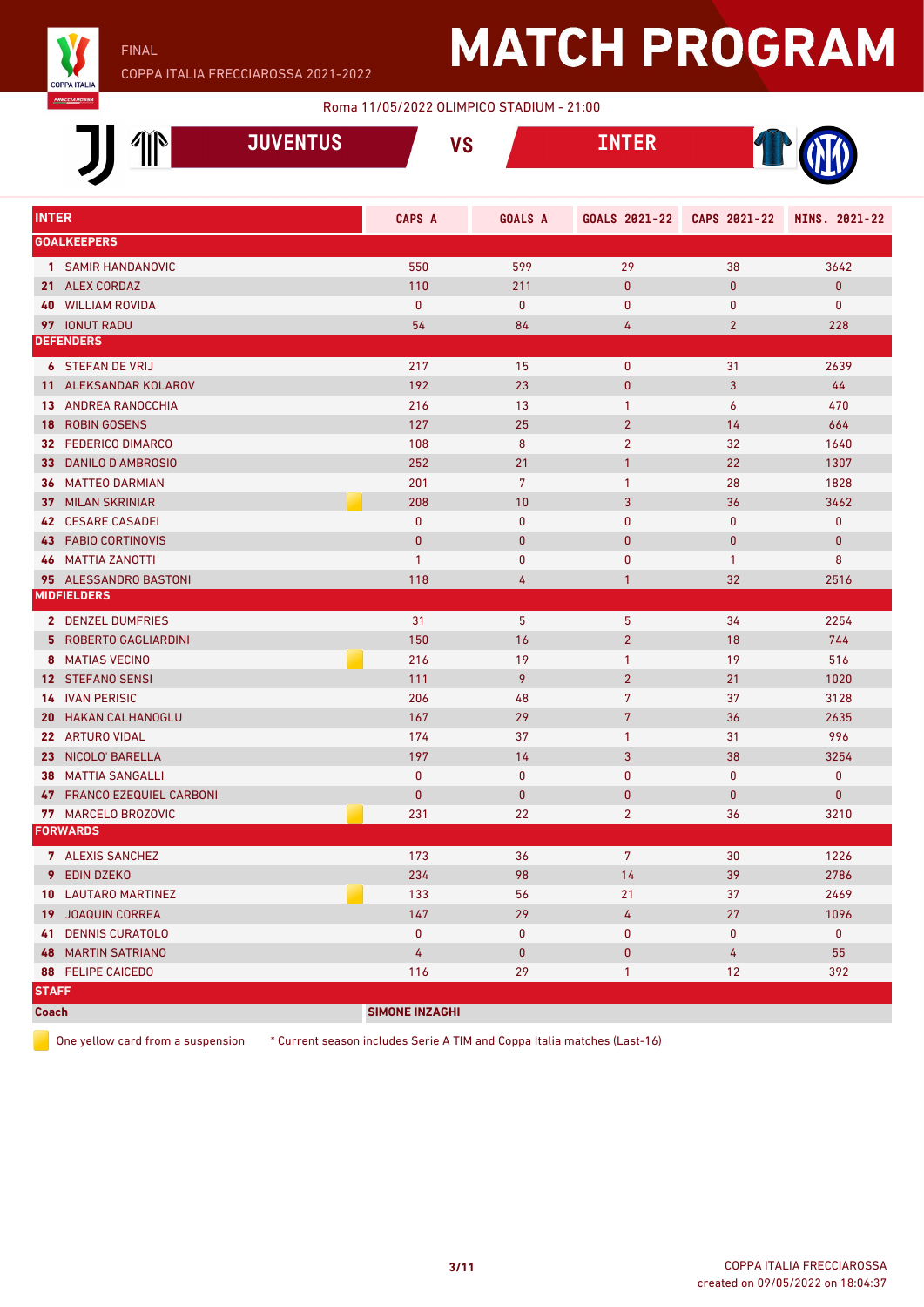

FINAL

# **MATCH PROGRAM**

Roma 11/05/2022 OLIMPICO STADIUM - 21:00

| <b>JUVENTUS</b>                          | <b>VS</b> | <b>INTER</b>    |                |
|------------------------------------------|-----------|-----------------|----------------|
| <b>TEAMS COMPARISON [Average values]</b> |           | <b>JUVENTUS</b> | <b>INTER</b>   |
| <b>Goals For</b>                         |           | 2.25            | $\overline{2}$ |
| <b>Goals Conceded</b>                    |           | 0.5             | 0.5            |
| Attempts                                 |           | 12.25           | 10.75          |
| Attempts on target                       |           | 7.25            | 5.5            |
| <b>Assists</b>                           |           | 0.75            | $\overline{2}$ |
| <b>Attacking Plays</b>                   |           | 31.5            | 35.75          |
| <b>Passes Completed</b>                  |           | 393             | 439            |
| Passes Completed (%)                     |           | 86%             | 84%            |
| <b>Fouls Committed</b>                   |           | 11.75           | 15.25          |
| <b>Dribbling</b>                         |           | 8.5             | 6.25           |
| <b>Team Defense Position</b>             |           | 52.43m          | 49.67m         |
| <b>Key Passes</b>                        |           | 11.5            | 7.5            |
| <b>Offsides</b>                          |           | 2.75            | $\mathbf{1}$   |
| <b>Corners</b>                           |           | 6.5             | 5.5            |
| <b>Cross Completed</b>                   |           | 1.5             | $\sqrt{5}$     |
| <b>Defensive Half Ball Possession</b>    |           | 13'03           | 16'14          |
| <b>Attacking Half Ball Possession</b>    |           | 11'51           | 12'48          |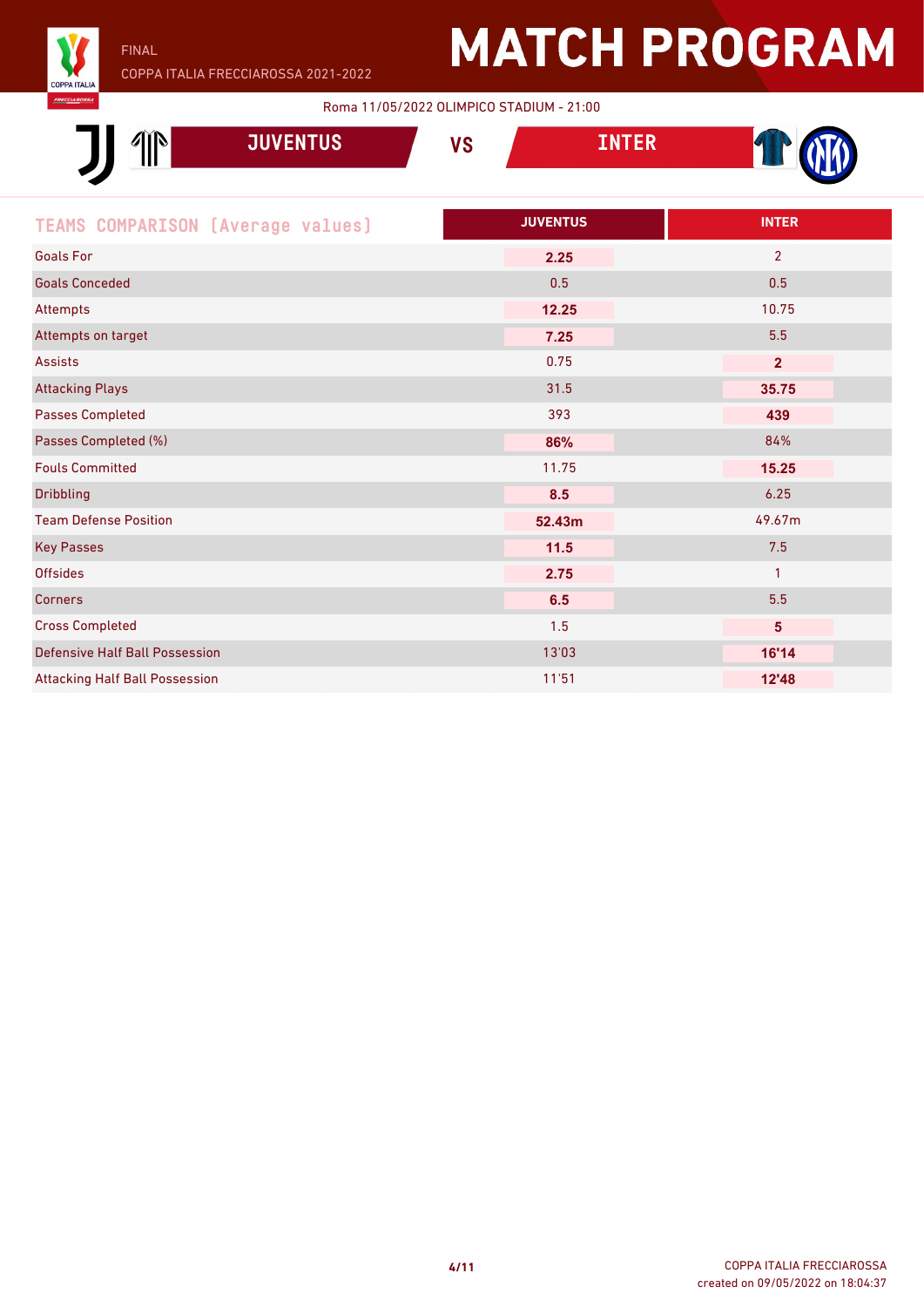

#### Roma 11/05/2022 OLIMPICO STADIUM - 21:00

 $\mathbb{P}$ **JUVENTUS VS INTER**



### **ATHLETICS PERFORMANCE**

| <b>JUVENTUS</b>           | Caps (Min.) | <b>Average (Km)</b> | <b>AVG Sprint</b><br>(Km) | <b>INTER</b>            | Caps (Min.) | <b>Average (Km)</b> | <b>AVG Sprint</b><br>(Km) |
|---------------------------|-------------|---------------------|---------------------------|-------------------------|-------------|---------------------|---------------------------|
| <b>14 W. MCKENNIE</b>     | 1(98)       | 12.146              | 1.247                     | 32 F. DIMARCO           | 1(128)      | 14.343              | 1.603                     |
| 25 A. RABIOT              | 4(315)      | 10.619              | 1.213                     | <b>2 D. DUMFRIES</b>    | 3(226')     | 12.978              | 2.065                     |
| 27 M. LOCATELLI           | 3(224)      | 10.563              | 0.66                      | <b>13 A. RANOCCHIA</b>  | 1(128)      | 12.929              | 0.795                     |
| 4 M. DE LIGT              | 3(292)      | 10.355              | 0.486                     | 33 D. D'AMBROSIO        | 3(242)      | 12.813              | 1.096                     |
| <b>12 ALEX SANDRO</b>     | 3(293)      | 10.334              | 0.732                     | 77 M. BROZOVIC          | 3(290)      | 12.255              | 0.911                     |
| 24 D. RUGANI              | 1(95)       | 10.312              | 0.406                     | <b>5</b> R. GAGLIARDINI | 1(80')      | 10.667              | 1.29                      |
| 28 D. ZAKARIA             | 2(163)      | 10.298              | 0.943                     | 37 M. SKRINIAR          | 3(290)      | 10.48               | 0.678                     |
| <b>5 ARTHUR</b>           | 3(242)      | 10.222              | 0.798                     | 23 N. BARELLA           | 4(314)      | 10.388              | 1.211                     |
| 19 L. BONUCCI             | 2(198)      | 10.09               | 0.427                     | 36 M. DARMIAN           | 4(268)      | 9.985               | 1.039                     |
| 17 L. PELLEGRINI          | 1(94)       | 10.052              | 0.88                      | <b>7</b> A. SANCHEZ     | 4(275)      | 9.82                | 0.802                     |
| <b>7</b> D. VLAHOVIC      | 3(273)      | 9.959               | 0.77                      | 20 H. CALHANOGLU        | 4(240)      | 9.715               | 0.908                     |
| <b>20 F. BERNARDESCHI</b> | 1(86)       | 9.572               | 0.71                      | 14 I. PERISIC           | 4(319)      | 9.337               | 1.329                     |
| <b>6 DANILO</b>           | 3(257)      | 9.544               | 0.733                     | 6 S. DE VRIJ            | 3(245)      | 8.899               | 0.524                     |
| 2 M. DE SCIGLIO           | 4(335)      | 9.152               | 0.508                     | 10 L. MARTINEZ          | 4(257)      | 8.584               | 0.868                     |
| 11 J. CUADRADO            | 4(238)      | 8.83                | 0.844                     | 95 A. BASTONI           | 3(221')     | 8.264               | 0.508                     |
| 10 P. DYBALA              | 3(158)      | 8.232               | 0.732                     | 8 M. VECINO             | 2(76)       | 7.929               | 0.632                     |
| <b>44 D. KULUSEVSKI</b>   | 1(64)       | 7.45                | 0.812                     | 22 A. VIDAL             | 4(206)      | 7.761               | 0.909                     |
| 9 A. MORATA               | 4(220)      | 6.727               | 0.633                     | 9 E. DZEKO              | 4(233)      | 7.738               | 0.593                     |
| <b>18 M. KEAN</b>         | 2(72)       | 5.7                 | 0.412                     | 19 J. CORREA            | 3(92')      | 6.657               | 0.946                     |
| <b>38 M. AKE'</b>         | 2(65)       | 4.596               | 0.518                     | <b>12 S. SENSI</b>      | 1(27)       | 3.971               | 0.296                     |
| 3 G. CHIELLINI            | 2(45)       | 2.675               | 0.099                     | <b>18 R. GOSENS</b>     | 2(23')      | 2.065               | 0.219                     |
| <b>30 R. BENTANCUR</b>    | 1(19)       | 2.034               | 0.185                     |                         |             |                     |                           |
| 21 KAIO JORGE             | 2(20')      | 1.293               | 0.196                     |                         |             |                     |                           |

\* The information reported on Athletic Performance is intended to refer to the period in the current team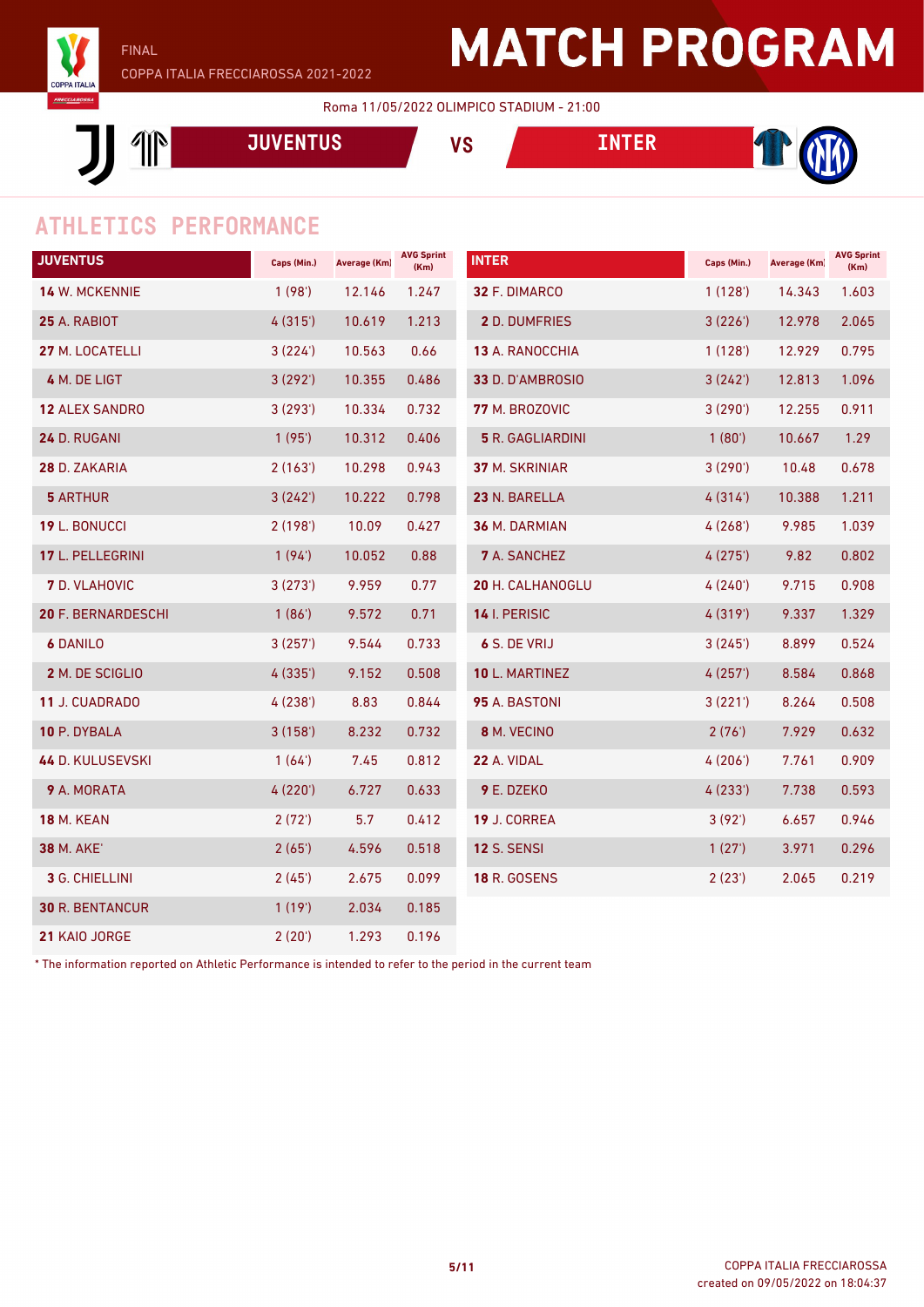

FINAL

COPPA ITALIA FRECCIAROSSA 2021-2022

### **MATCH PROGRAM**

Roma 11/05/2022 OLIMPICO STADIUM - 21:00



JUVENTUS vs INTER 11/05/2022 21:00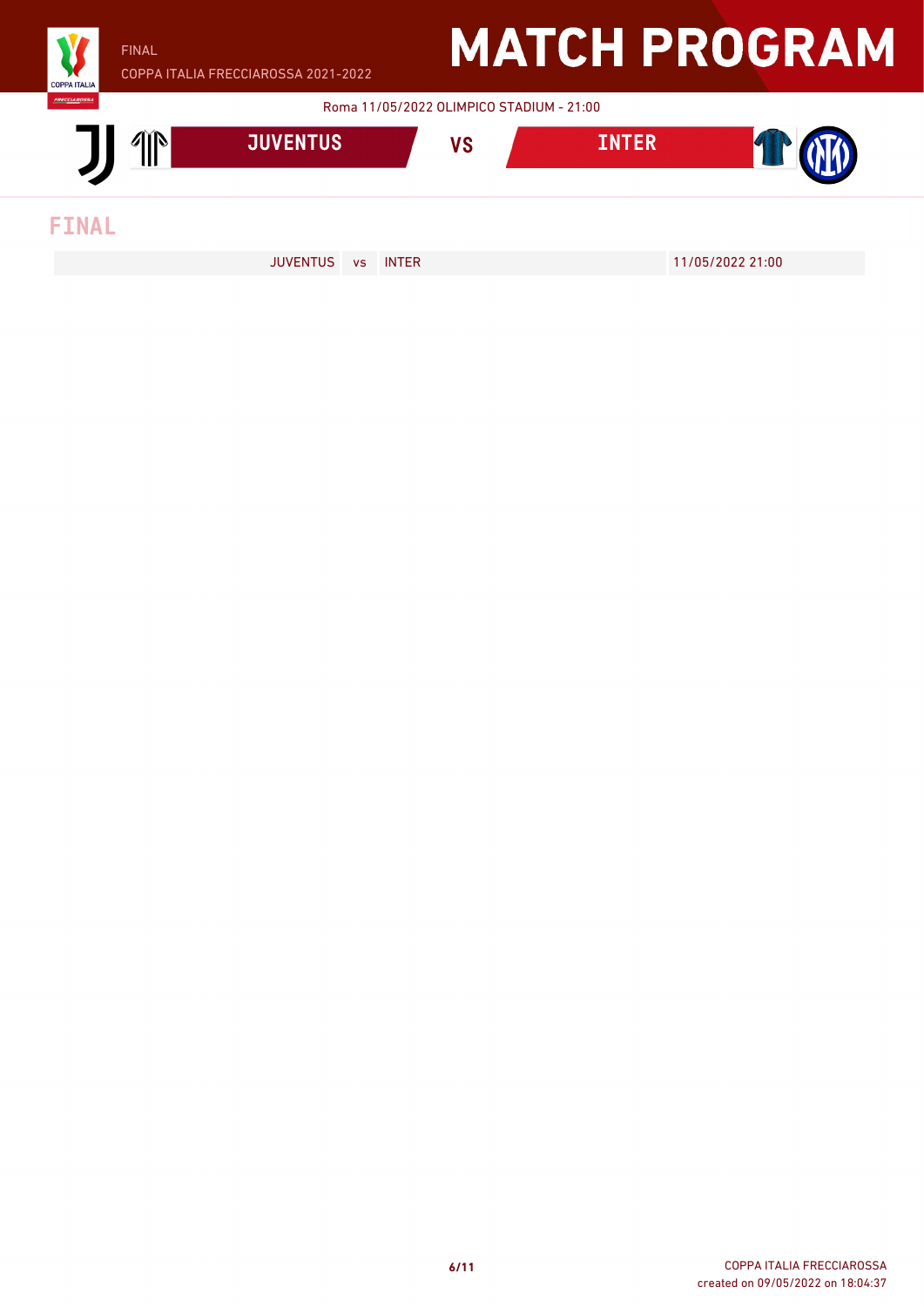

Roma 11/05/2022 OLIMPICO STADIUM - 21:00

 $\mathbb{P}$ 

**JUVENTUS VS INTER**



|    | <b>TOP SCORERS</b>     | <b>Goals (Penalties)</b> |      |
|----|------------------------|--------------------------|------|
| 1  | <b>O. GIROUD</b>       | <b>MIL</b>               | 3(0) |
| 1  | K. PIATEK              | FIO                      | 3(1) |
| 3  | P. DYBALA              | <b>JUV</b>               | 2(0) |
| 3  | R. LEAO                | <b>MIL</b>               | 2(0) |
| 3  | <b>L. MARTINEZ</b>     | <b>INT</b>               | 2(0) |
| 3  | <b>A. SANCHEZ</b>      | <b>INT</b>               | 2(0) |
| 7  | N. BAJRAMI             | <b>EMP</b>               | 1(0) |
| 7  | <b>F. BERNARDESCHI</b> | <b>VUL</b>               | 1(0) |
| 7  | J. BOGA                | <b>ATA</b>               | 1(0) |
| 7  | A. CALABRESI           | LEC                      | 1(0) |
| 7  | A. CONTI               | <b>SAM</b>               | 1(0) |
| 7  | <b>J. MAEHLE</b>       | <b>ATA</b>               | 1(0) |
| 7  | <b>D. MERTENS</b>      | <b>NAP</b>               | 1(0) |
| 7  | L. OSTIGARD            | <b>GEN</b>               | 1(0) |
| 7  | A. PETAGNA             | <b>NAP</b>               | 1(0) |
| 7. | A. RANOCCHIA           | <b>INT</b>               | 1(0) |
| 7  | <b>D. RUGANI</b>       | <b>JUV</b>               | 1(0) |
|    |                        |                          |      |
| 7  | <b>S. SENSI</b>        | <b>INT</b>               | 1(0) |
| 7  | E. SHOMURODOV          | <b>ROM</b>               | 1(0) |
| 7  | H. TRAORE              | <b>SAS</b>               | 1(0) |
| 7  | D. ZAPPACOSTA          | <b>ATA</b>               | 1(0) |
| 7  | T. ABRAHAM             | <b>ROM</b>               | 1(0) |
| 7  | R. GOSENS              | <b>ATA</b>               | 1(0) |
| 7  | A. HARROUI             | <b>SAS</b>               | 1(0) |
| 7  | C. IMMOBILE            | LAZ                      | 1(0) |
| 7  | M. KUMBULLA            | ROM                      | 1(0) |
| 7  | L. MURIEL              | ATA                      | 1(0) |
| 7  | <b>DANILO</b>          | <b>JUV</b>               | 1(0) |
|    | 7 F. KESSIE            | <b>MIL</b>               | 1(0) |
| 7  | Y. MALEH               | FIO                      | 1(0) |
| 7  | N. MILENKOVIC          | <b>FIO</b>               | 1(0) |
| 7  | <b>L. VENUTI</b>       | <b>FIO</b>               | 1(0) |
| 7  | C. BIRAGHI             | <b>FIO</b>               | 1(0) |
| 7  | <b>J. CUADRADO</b>     | JUV                      | 1(0) |

\* The ranking includes only from Last-16 Coppa Italia matches

\*\* The ranking includes all Coppa Italia matches

### **PLAYERS RANKING\* PLAYERS RANKING\*\***

|                  | <b>TOP SCORERS</b>       | <b>Goals (Penalties)</b> |      |
|------------------|--------------------------|--------------------------|------|
| 1                | L. MANCUSO               | EMP.                     | 3(1) |
| 1                | N. BAJRAMI               | EMP                      | 3(0) |
| 1                | O. GIROUD                | MIL.                     | 3(0) |
| 1                | K. PIATEK                | FIO <sub>1</sub>         | 3(1) |
| 1                | D. VLAHOVIC              | FIO.                     | 3(0) |
| 6                | F. BONAZZOLI             | <b>SAL</b>               | 2(0) |
| 6                | R. PEREYRA               | <b>UDI</b>               | 2(0) |
| 6                | M. CODA                  | <b>LEC</b>               | 2(0) |
| 6                | A. DEIOLA                | CAG                      | 2(0) |
| 6                | <b>G. MONCINI</b>        | <b>BEN</b>               | 2(1) |
| 6                | <b>D. PERALTA</b>        | <b>TER</b>               | 2(0) |
| 6                | F. QUAGLIARELLA          | SAM                      | 2(1) |
| 6                | A. CALABRESI             | LEC                      | 2(0) |
| 6                | <b>P. DYBALA</b>         | <b>VUL</b>               | 2(0) |
| 6                | I. PUSSETTO              | <b>UDI</b>               | 2(0) |
| 6                | R. LEAO                  | <b>MIL</b>               | 2(0) |
| $\boldsymbol{6}$ | <b>L. MARTINEZ</b>       | <b>INT</b>               | 2(0) |
| 6                | <b>A. SANCHEZ</b>        | <b>INT</b>               | 2(0) |
| 6                | N. MILENKOVIC            | FIO                      | 2(0) |
| 6                | <b>L. VENUTI</b>         | FIO.                     | 2(0) |
| 21               | D. AGAZZI                | TER                      | 1(0) |
| 21               | M. ARNAUTOVIC            | <b>BOL</b>               | 1(0) |
| 21               | R. BAJIC                 | <b>BRE</b>               | 1(0) |
| 21               | <b>F. BERNARDESCHI</b>   | <b>JUV</b>               | 1(0) |
| 21               | J. BOGA                  | <b>ATA</b>               | 1(0) |
| 21               | <b>J. BRUNETTA</b>       | <b>PAR</b>               | 1(0) |
| 21               | <b>CARLOS AUGUSTO</b>    | MON                      | 1(0) |
| 21               | M. CARRETTA              | <b>PER</b>               | 1(0) |
| 21               | <b>D. CETER VALENCIA</b> | CAG                      | 1(0) |
| 21               | R. CHIARELLO             | <b>ALE</b>               | 1(0) |
| 21               | A. CONTI                 | <b>SAM</b>               | 1(0) |
| 21               | S. CORAZZA               | <b>ALE</b>               | 1(1) |
| 21               | <b>D. CRISCITO</b>       | <b>GEN</b>               | 1(1) |
| 21               | <b>G. CROCIATA</b>       | <b>EMP</b>               | 1(0) |
| 21               | N. DALMONTE              | LRV                      | 1(0) |
| 21               | N. DOMINGUEZ             | <b>BOL</b>               | 1(0) |
| 21               | A. DONNARUMMA            | <b>TER</b>               | 1(0) |
| 21               | T. D'ORAZIO              | <b>ASC</b>               | 1(0) |
| 21               | <b>C. FALLETTI</b>       | <b>TER</b>               | 1(1) |
| 21               | M. FOLORUNSHO            | <b>POR</b>               | 1(1) |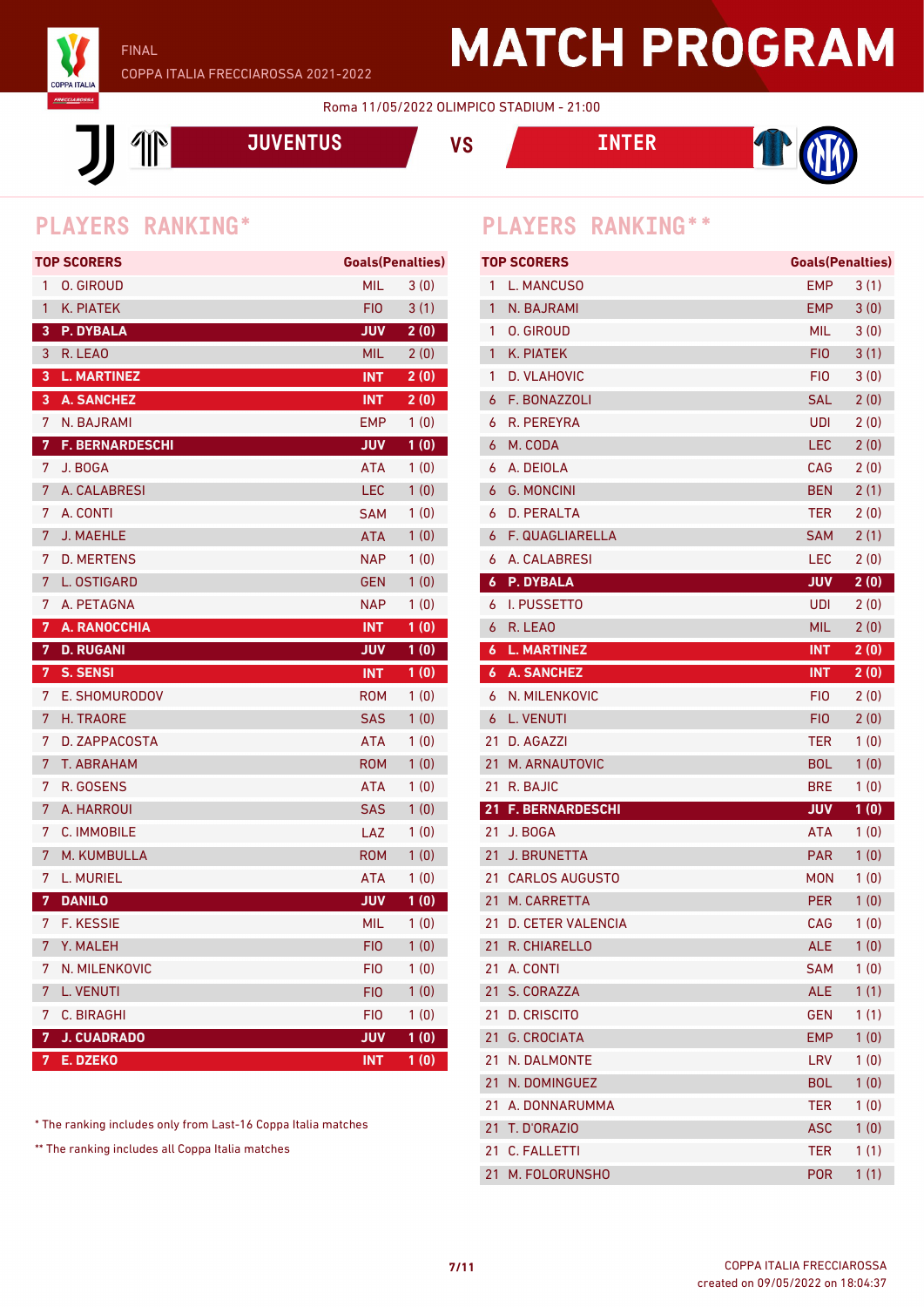

Roma 11/05/2022 OLIMPICO STADIUM - 21:00



### **TEAMS** RANKING<sup>\*</sup> The rankings include only from Last-16 Coppa Italia matches

|                | <b>TEAMS RANKING</b> | <b>Goals - Goals per game</b> |                |
|----------------|----------------------|-------------------------------|----------------|
| 1              | <b>JUVENTUS</b>      | 9                             | 2.25           |
| $\overline{2}$ | <b>FIORENTINA</b>    | 8                             | $\overline{2}$ |
| $\overline{2}$ | <b>INTER</b>         | 8                             | $\overline{2}$ |
| 4              | <b>MILAN</b>         | 7                             | 1.75           |
| 5              | <b>ATALANTA</b>      | 4                             | $\mathfrak{p}$ |
| 6              | <b>ROMA</b>          | 3                             | 1.5            |
| 7              | <b>EMPOLI</b>        | $\mathcal{P}$                 | $\mathcal{P}$  |
| 7              | <b>NAPOLI</b>        | $\overline{2}$                | $\overline{2}$ |
| 7              | <b>SASSUOLO</b>      | $\overline{2}$                | 1              |
| 10             | <b>GENOA</b>         | 1                             | 1              |
|                | <b>10 LAZIO</b>      | 1                             | 0.5            |
|                | 10 LECCE             | 1                             | 1              |
|                | 10 SAMPDORIA         | 1                             | 1              |
|                |                      |                               |                |

| <b>TEAMS RANKING</b> |                | <b>Assists - Avg</b> |
|----------------------|----------------|----------------------|
| 1 INTER              | 8              | 2.00                 |
| 2 FIORENTINA         | 5              | 1.25                 |
| 2 MILAN              | 5              | 1.25                 |
| <b>4 ATALANTA</b>    | 3              | 1.50                 |
| <b>4 JUVENTUS</b>    | 3              | 0.75                 |
| 4 ROMA               | 3              | 1.50                 |
| 7 NAPOLI             | $\mathfrak{p}$ | 2.00                 |
| 8 GENOA              | 1              | 1.00                 |
| 8 LAZIO              | 1              | 0.50                 |
| 8 LECCE              | 1              | 1.00                 |
| <b>8 SAMPDORIA</b>   | 1              | 1.00                 |
| 8 SASSUOLO           | 1              | 0.50                 |

|                | <b>TEAMS RANKING</b> | Att.-On Target-Off Target-Blocked |                |                |                |
|----------------|----------------------|-----------------------------------|----------------|----------------|----------------|
| 1              | <b>FIORENTINA</b>    | 68                                | 26             | 21             | 21             |
| 2              | <b>MILAN</b>         | 64                                | 22             | 28             | 14             |
| 3              | <b>JUVENTUS</b>      | 61                                | 29             | 20             | 12             |
| 4              | <b>INTER</b>         | 54                                | 22             | 21             | 11             |
| 5              | <b>SASSUOLO</b>      | 32                                | 12             | 10             | 10             |
| 6              | <b>ROMA</b>          | 30                                | 11             | 13             | 6              |
| 7              | <b>ATALANTA</b>      | 27                                | 9              | 13             | 5              |
| 8              | <b>LAZIO</b>         | 19                                | 6              | 11             | $\overline{2}$ |
| 9              | <b>EMPOLI</b>        | 16                                | 5              | 4              | 7              |
| 10             | <b>GENOA</b>         | 14                                | 4              | 8              | $\overline{2}$ |
| 10             | <b>NAPOLI</b>        | 14                                | 5              | 5              | 4              |
| 12             | <b>UDINESE</b>       | 13                                | 3              | 5              | 5              |
| 13             | <b>CAGLIARI</b>      | 12                                | 3              | 6              | 3              |
| 14             | <b>VENEZIA</b>       | 8                                 | $\overline{2}$ | $\overline{2}$ | 4              |
| 15             | <b>LECCE</b>         | 4                                 | 1              | 1              | 2              |
| 15             | <b>SAMPDORIA</b>     | 4                                 | 1              | 3              | 0              |
|                | <b>TEAMS RANKING</b> | Passes completed - % *            |                |                |                |
| 1              | LAZI <sub>0</sub>    |                                   | 625.5          |                | 89             |
| $\overline{2}$ | <b>NAPOLI</b>        |                                   | 532            |                | 87             |
| 3              | <b>FIORENTINA</b>    |                                   | 490.5          |                | 88             |
| 4              | <b>EMPOLI</b>        |                                   | 452            |                | 82             |
| 5              | <b>SASSUOLO</b>      |                                   | 451.5          |                | 84             |
| 6              | <b>INTER</b>         |                                   | 439            |                | 84             |
| 7              | <b>MILAN</b>         |                                   | 436.5          |                | 84             |
| 8              | <b>ROMA</b>          |                                   | 414            |                | 86             |
| 9              | <b>JUVENTUS</b>      |                                   | 393.25         |                | 86             |
| 10             | <b>ATALANTA</b>      |                                   | 367            |                | 82             |
| 11             | <b>UDINESE</b>       |                                   | 361            |                | 79             |
| 12             | <b>CAGLIARI</b>      |                                   | 356            |                | 80             |
| 13             | <b>GENOA</b>         |                                   | 346            |                | 73             |
|                | <b>14 SAMPDORIA</b>  |                                   | 319            |                | 80             |
| 15             | <b>VENEZIA</b>       |                                   | 313            |                | 78             |
| 16             | <b>LECCE</b>         |                                   | 310            |                | 78             |

\*Average Values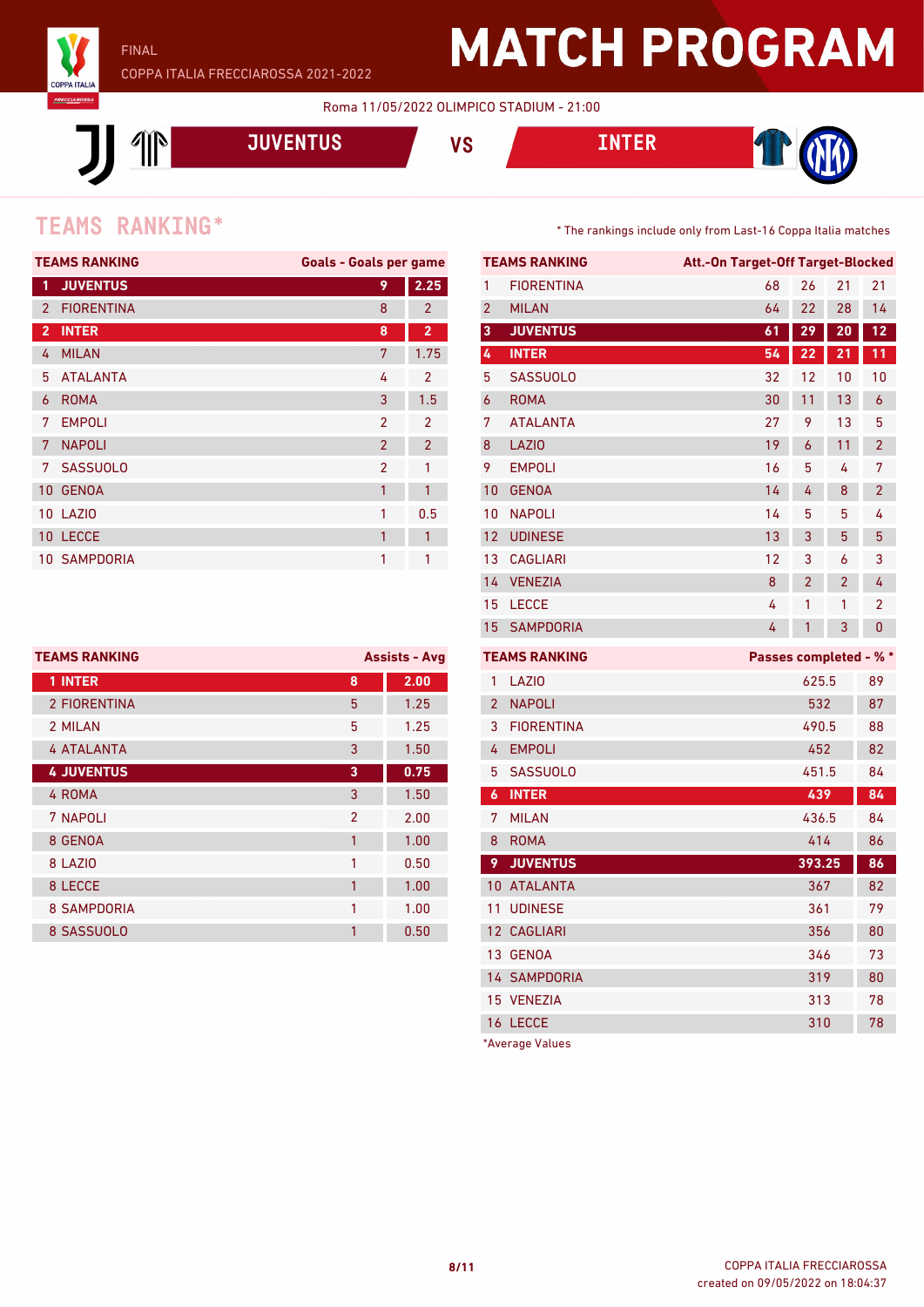

### FINAL COPPA ITALIA FRECCIAROSSA 2021-2022

## **MATCH PROGRAM**

#### Roma 11/05/2022 OLIMPICO STADIUM - 21:00

\*



**JUVENTUS VS INTER**





|                | <b>TEAMS RANKING</b> | <b>Key Passes*</b> |
|----------------|----------------------|--------------------|
| 1              | <b>JUVENTUS</b>      | 11.5               |
| 1              | <b>SASSUOLO</b>      | 11.5               |
| 3              | <b>MILAN</b>         | 11.25              |
| 4              | <b>ATALANTA</b>      | 11                 |
| 5              | <b>FIORENTINA</b>    | 10.75              |
| 6              | <b>ROMA</b>          | 9.5                |
| 7              | <b>EMPOLI</b>        | 9                  |
| $\overline{7}$ | <b>UDINESE</b>       | 9                  |
| 9              | <b>NAPOLI</b>        | 8                  |
| 10             | <b>INTER</b>         | 7.5                |
| 11             | <b>GENOA</b>         | 7                  |
|                | 12 LAZIO             | 6.5                |
|                | <b>13 CAGLIARI</b>   | 6                  |
|                | 14 VENEZIA           | 5                  |
|                | <b>15 SAMPDORIA</b>  | 3                  |
|                | 16 LECCE             | $\overline{2}$     |
|                |                      |                    |

### \* Match average values

| <b>TEAMS RANKING</b> | <b>Tot. Saves - Average</b>                                      |    |
|----------------------|------------------------------------------------------------------|----|
| <b>INTER</b>         | 17                                                               | 17 |
| <b>JUVENTUS</b>      | 16                                                               | 16 |
| <b>SASSUOLO</b>      | 12                                                               | 12 |
| <b>SAMPDORIA</b>     | 11                                                               | 11 |
| <b>MILAN</b>         | 9                                                                | 9  |
| <b>EMPOLI</b>        | 8                                                                | 8  |
| <b>LECCE</b>         | 7                                                                | 7  |
| <b>ATALANTA</b>      | 6                                                                | 6  |
| <b>CAGLIARI</b>      | 5                                                                | 5  |
| <b>FIORENTINA</b>    | 5                                                                | 5  |
| LAZIO                | 5                                                                | 5  |
| <b>VENEZIA</b>       | 5                                                                | 5  |
|                      | 4                                                                | 4  |
|                      | 3                                                                | 3  |
|                      | 3                                                                | 3  |
|                      | 3                                                                | 3  |
|                      | 13 GENOA<br><b>14 UDINESE</b><br><b>15 NAPOLI</b><br><b>ROMA</b> |    |

|                 | <b>TEAMS RANKING</b> | Recoveries* |
|-----------------|----------------------|-------------|
| 1               | <b>GENOA</b>         | 79          |
| $\mathbf{1}$    | <b>UDINESE</b>       | 79          |
| 3               | <b>EMPOLI</b>        | 63          |
| 4               | <b>CAGLIARI</b>      | 62          |
| 5               | LAZI <sub>0</sub>    | 61.5        |
| 6               | <b>INTER</b>         | 59.5        |
| 7               | <b>MILAN</b>         | 59.25       |
| 8               | <b>ATALANTA</b>      | 59          |
| 9               | <b>VENEZIA</b>       | 58          |
| 10 <sup>°</sup> | <b>NAPOLI</b>        | 55          |
|                 | <b>11 JUVENTUS</b>   | 53.75       |
|                 | 12 ROMA              | 53.5        |
|                 | <b>13 FIORENTINA</b> | 51.75       |
|                 | <b>14 SAMPDORIA</b>  | 49          |
|                 | 15 SASSUOLO          | 48.5        |
|                 | 16 LECCE             | 44          |

| <b>TEAMS RANKING</b> | AVG (Km)            |         |
|----------------------|---------------------|---------|
| 1                    | <b>EMPOLI</b>       | 155.655 |
| $\overline{2}$       | <b>GENOA</b>        | 151.014 |
| 3                    | <b>NAPOLI</b>       | 143.22  |
| 4                    | <b>UDINESE</b>      | 136.542 |
| 5                    | LAZI <sub>0</sub>   | 128.146 |
| 6                    | <b>INTER</b>        | 121.12  |
| 7                    | <b>FIORENTINA</b>   | 116.773 |
| 8                    | <b>MILAN</b>        | 115.768 |
| 9                    | <b>CAGLIARI</b>     | 110.743 |
| 10 <sup>1</sup>      | <b>SASSUOLO</b>     | 109.74  |
| 11                   | <b>ATALANTA</b>     | 109.68  |
|                      | <b>12 JUVENTUS</b>  | 109.303 |
|                      | 13 VENEZIA          | 108.686 |
|                      | 14 ROMA             | 107.701 |
|                      | <b>15 SAMPDORIA</b> | 106.961 |
|                      | 16 LECCE            | 106.902 |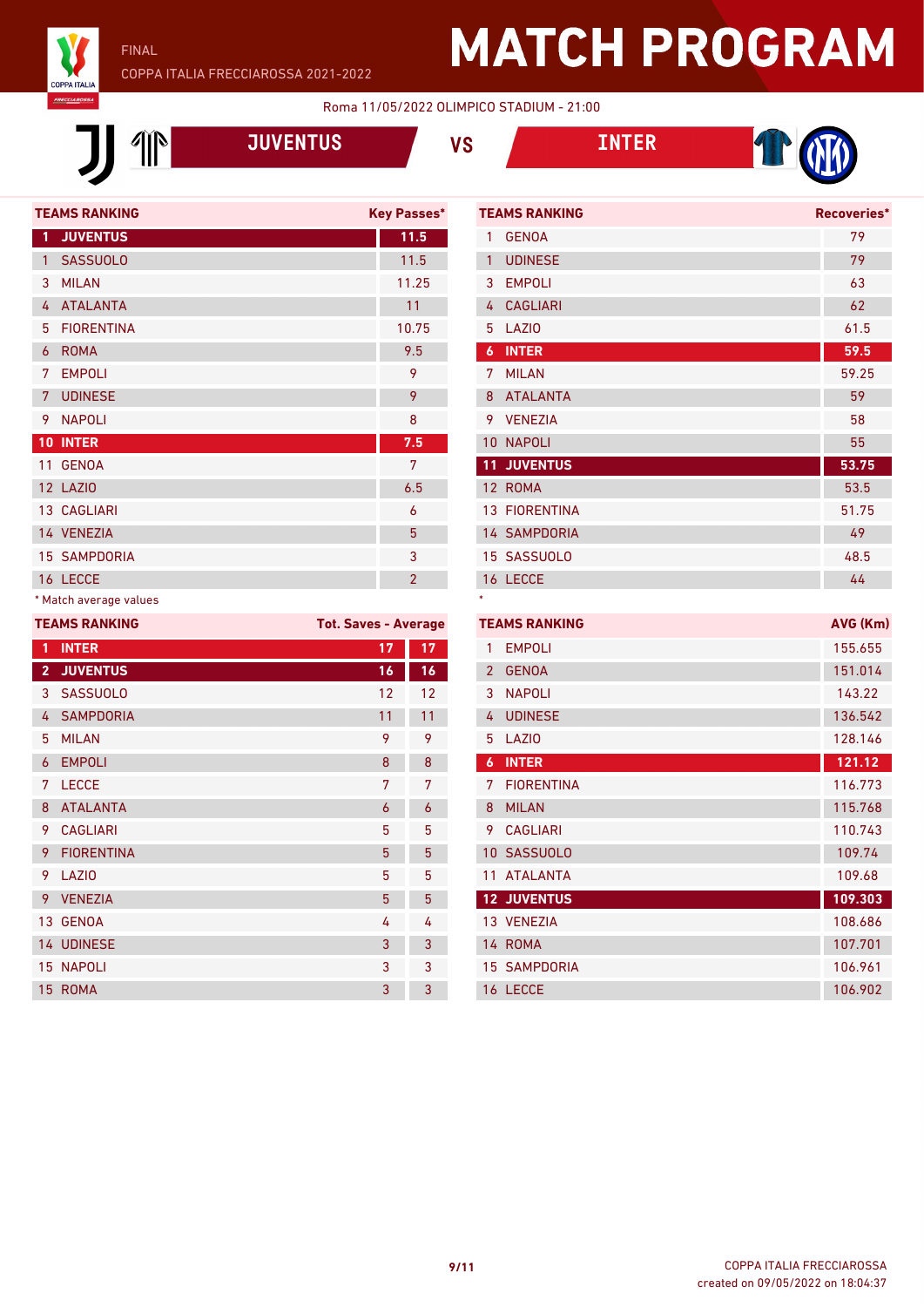

FINAL

### COPPA ITALIA FRECCIAROSSA 2021-2022

# **MATCH PROGRAM**

T (

#### Roma 11/05/2022 OLIMPICO STADIUM - 21:00

|                      |                   | <b>JUVENTUS</b>                |        | <b>VS</b>       |                      | <b>INTER</b> |
|----------------------|-------------------|--------------------------------|--------|-----------------|----------------------|--------------|
|                      |                   |                                |        |                 |                      |              |
| <b>TEAMS RANKING</b> |                   | Tot. Final Third Passes - Avg. |        |                 | <b>TEAMS RANKING</b> |              |
| 1                    | <b>FIORFNTINA</b> | 517                            | 129.25 | 1               | <b>MILAN</b>         |              |
| $\overline{2}$       | <b>JUVENTUS</b>   | 387                            | 96.75  | $\overline{2}$  | <b>JUVENTUS</b>      |              |
| 3                    | <b>INTER</b>      | 362                            | 90.5   | 3               | <b>FIORENTINA</b>    |              |
| 4                    | <b>MILAN</b>      | 351                            | 87.75  | 4               | <b>INTER</b>         |              |
| 5                    | <b>ATALANTA</b>   | 215                            | 107.5  | 5               | LAZIO                |              |
| 6                    | <b>SASSUOLO</b>   | 173                            | 86.5   | 5               | <b>SASSUOLO</b>      |              |
| 7                    | LAZI <sub>0</sub> | 156                            | 78     | 7               | <b>ATALANTA</b>      |              |
| 8                    | <b>ROMA</b>       | 137                            | 68.5   | 7 <sup>1</sup>  | <b>ROMA</b>          |              |
| 9                    | <b>EMPOLI</b>     | 103                            | 103    | 9               | <b>UDINESE</b>       |              |
| 10                   | <b>NAPOLI</b>     | 100                            | 100    | 10 <sup>°</sup> | <b>GENOA</b>         |              |
| 11                   | <b>CAGI IARI</b>  | 96                             | 96     | 11              | <b>NAPOLI</b>        |              |
| 12 <sup>°</sup>      | <b>UDINESE</b>    | 58                             | 58     |                 | 12 VENEZIA           |              |
|                      | 13 VFNF7IA        | 57                             | 57     |                 | 13 LECCE             |              |
|                      | 14 GENOA          | 51                             | 51     |                 | <b>14 SAMPDORIA</b>  |              |
| 15                   | <b>SAMPDORIA</b>  | 38                             | 38     |                 | <b>15 EMPOLI</b>     |              |
|                      | 16 LECCE          | 28                             | 28     |                 | <b>16 CAGLIARI</b>   |              |
|                      |                   |                                |        |                 |                      |              |

| <b>TEAMS RANKING</b> |                     | <b>Tot. Dribbling - Average</b> |      |  |
|----------------------|---------------------|---------------------------------|------|--|
| 1                    | <b>MILAN</b>        | 70                              | 17.5 |  |
| $\overline{2}$       | <b>JUVENTUS</b>     | 34                              | 8.5  |  |
| 3                    | <b>FIORENTINA</b>   | 30                              | 7.5  |  |
| 4                    | <b>INTER</b>        | 25                              | 6.25 |  |
| 5                    | LAZI <sub>0</sub>   | 21                              | 10.5 |  |
| 5                    | <b>SASSUOLO</b>     | 21                              | 10.5 |  |
| 7                    | <b>ATALANTA</b>     | 19                              | 9.5  |  |
| 7                    | <b>ROMA</b>         | 19                              | 9.5  |  |
| 9                    | <b>UDINESE</b>      | 12                              | 12   |  |
| 10                   | <b>GENOA</b>        | 11                              | 11   |  |
| 11                   | <b>NAPOLI</b>       | 10                              | 10   |  |
|                      | 12 VENEZIA          | 9                               | 9    |  |
|                      | 13 LECCE            | 8                               | 8    |  |
|                      | <b>14 SAMPDORIA</b> | 7                               | 7    |  |
|                      | 15 EMPOLI           | 5                               | 5    |  |
|                      | <b>16 CAGLIARI</b>  | 3                               | 3    |  |